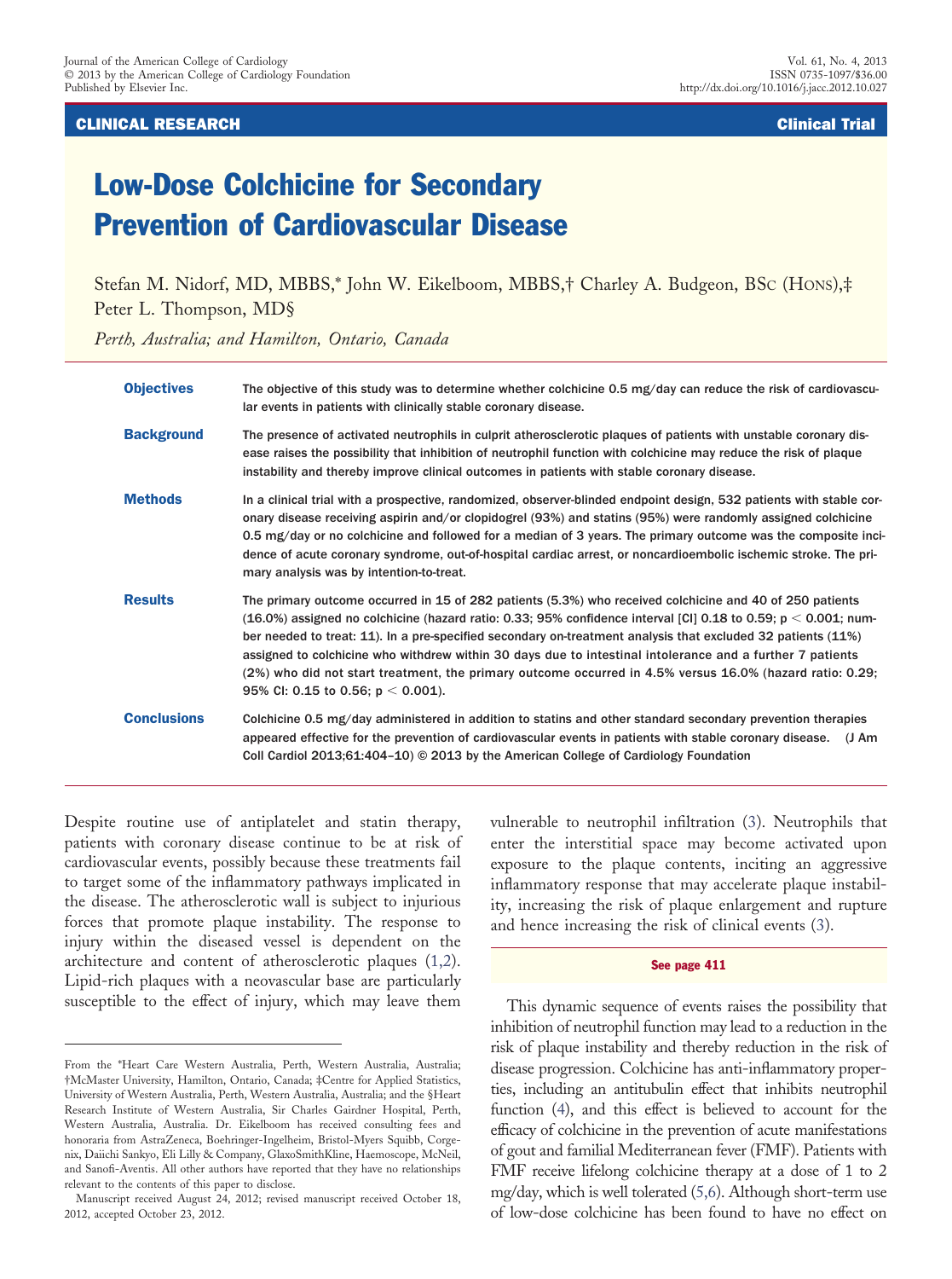stent-related disease [\(7\)](#page-6-4), no studies have been performed to determine whether long-term use of low-dose colchicine can be tolerated or can reduce the risk of de novo vascular events caused by disruption of native atherosclerotic plaques in patients with stable coronary disease.

We therefore conducted a prospective, randomized, observer-blinded endpoint (PROBE) trial to determine whether adding colchicine 0.5 mg/day to standard secondary prevention therapies including aspirin and high-dose statins reduces the risk of cardiovascular events in patients with objectively diagnosed and clinically stable coronary disease.

## Methods

**Study conduct and design.** The LoDoCo (Low-Dose Colchicine) trial was conducted under the auspices of the Heart Research Institute of Western Australia. It was designed by the principal investigators, registered with the Australian Clinical Trial Registry [\(ACTRN 12610000293066\)](https://www.anzctr.org.au/Trial/Registration/TrialReview.aspx?id=335318), and received ethics approval from the Human Research Ethics Committee at Sir Charles Gairdner Hospital, Perth, Western Australia in July 2008. There was no external funding source.

We employed a PROBE design [\(8\)](#page-6-5). Eligible consenting patients with established coronary disease presenting for routine clinical review were randomized to receive colchicine 0.5 mg/day or no colchicine without any other changes to their medical therapy. All outcomes were evaluated by an experienced adjudicator blinded to the treatment allocation. **Study size and eligibility.** The study population was planned to include 250 patients randomized to the control group and 250 patients randomized to treatment who were tolerant of colchicine for at least 4 weeks after the date of their randomization.

Patients were eligible for inclusion if they met each of the following criteria: 1) angiographically proven coronary disease; 2) age 35 to 85 years; 3) clinically stable for at least 6 months; 4) no major competing comorbidities or contraindication to colchicine therapy; 5) considered to be compliant with therapy and attending routine cardiology follow-up appointments; and 6) willing to provide consent and be randomized into the study. Patients with a history of bypass surgery were only eligible if they had undergone bypass surgery more than 10 years before, had angiographic evidence of graft failure, or had undergone stenting since their bypass surgery. All patients signed informed consent before randomization.

**Randomization.** The randomization sequence was computer generated, concealed from the investigators at all times, and managed by a research assistant who had no involvement in the evaluation or management of study patients. Once the assistant received the consent form, the patients' demographic data were entered into the database, and the investigators and patients were advised in writing of the treatment group to which the patient had been assigned.

Despite use of the lowest dose of colchicine available, it was anticipated that a number of patients would withdraw

from therapy early after randomization because of gastrointestinal side effects. To ensure that the requisite number of patients in the treatment arm were actually tolerant of treatment, the protocol allowed for the research assistant to assign a newly recruited patient to treatment if a patient discontinued colchicine because of side effects in the first month. Patients who were intolerant of therapy remained in the study, were followed in the usual manner, and were included in the primary intent-to-treat analysis.

Abbreviations and Acronyms  $ACS = acute coronary$ syndrome(s)  $AMI = acute$  myocardial infarction  $FMF =$  familial Mediterranean fever  $HR = hazard ratio$  $MI = myocardial infarction$ PROBE = prospective, randomized, observerblinded endpoint  $UA =$ unstable angina

**Intervention.** Patients randomized to active treatment were given a prescription for colchicine 0.5 mg daily by their referring cardiologist. The drug was dispensed by their usual chemist, and if requested, patients were reimbursed for the cost of these prescriptions. All other treatments were continued as usual.

**Follow-up and definition of clinical outcomes.** Patient compliance with treatment and outcome data were collected at routine follow-up visits and at the time of any unplanned hospital admissions.

Acute coronary syndrome (ACS) was defined as either: 1) acute myocardial infarction (AMI), as evidenced by acute ischemic chest pain associated with a rise in serum troponin above the upper limit of normal [\(9\)](#page-6-6); or 2) unstable angina (UA), as evidenced by a recent acceleration of angina unassociated with a rise in serum troponin but associated with angiographic evidence of a change in the patient's coronary anatomy (UA Braunwald classification types IB and IIB) [\(10\)](#page-6-7). ACS was characterized as being stent related if there was evidence of significant in-stent stenosis or acute stent thrombosis. Out-of-hospital cardiac arrest was defined as: 1) a sudden death as evidenced on the patient's death certificate; or 2) a nonfatal out-of-hospital cardiac arrest, defined as a recovery from sudden collapse associated with documented asystole, ventricular tachycardia, or ventricular fibrillation. Noncardioembolic ischemic stroke was defined as computed tomography—or magnetic resonance imaging—proven ischemic stroke judged by the treating neurologist as not being due to atrial fibrillation or intracranial hemorrhage. The primary efficacy outcome was the composite of ACS, fatal or nonfatal out-of-hospital cardiac arrest, or noncardioembolic ischemic stroke. Secondary outcomes were individual components of the primary outcome and the components of ACS unrelated to stent disease.

**Timelines.** The pre-specified study duration was a minimum follow-up of 2 years in all patients. Accordingly, the study was closed on May 31, 2012. During May, all living patients were contacted by phone to collect compliance and outcome data from the last date of follow-up. Final outcome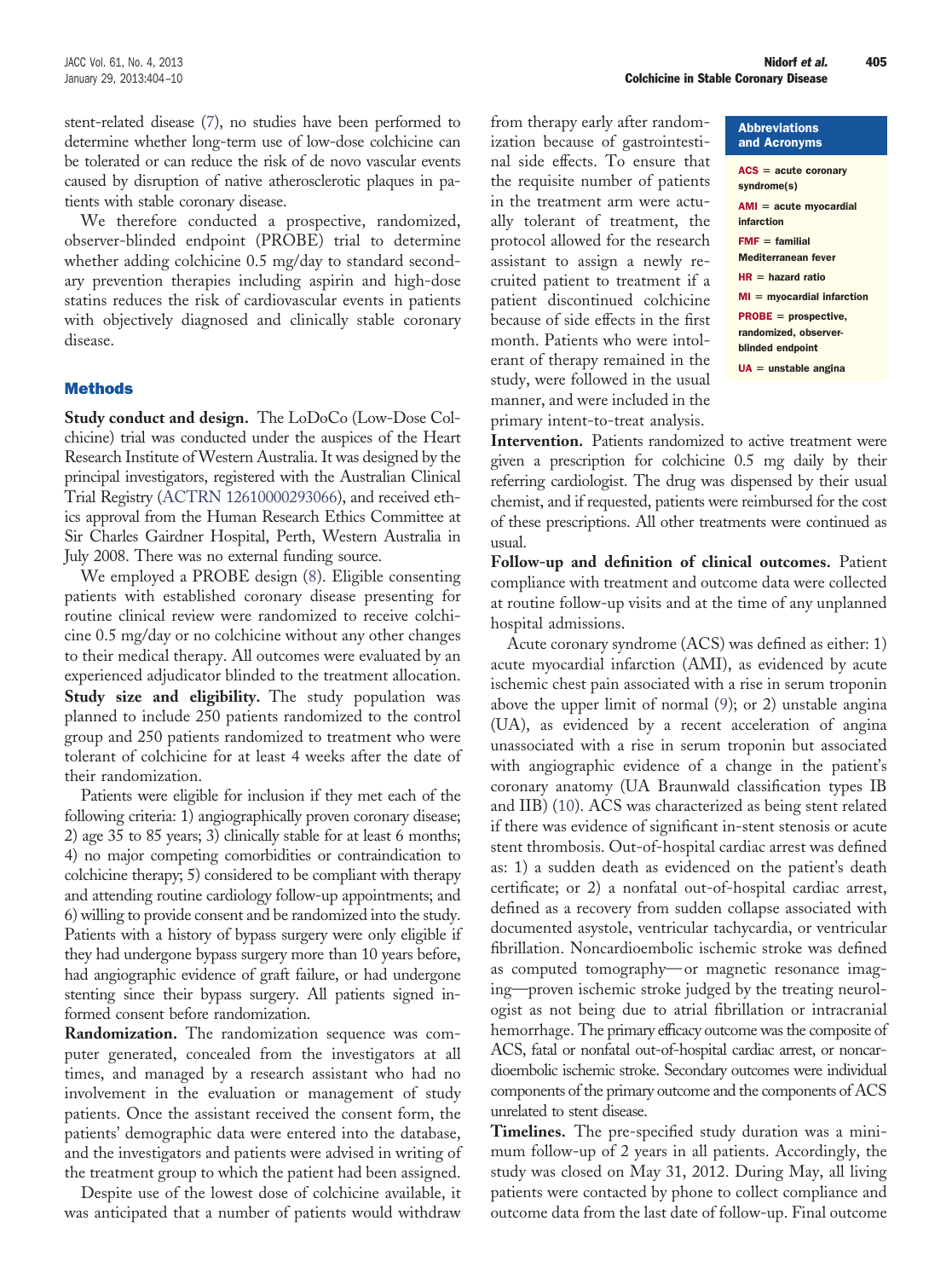

<span id="page-2-0"></span>data were available for all patients, and no patients were lost to follow-up.

**Statistical power.** Assuming that the control group had a combined event rate (ACS, out-of-hospital cardiac arrest, or noncardioembolic ischemic stroke) of 8% [\(11\)](#page-6-8), an accrual interval of 2 years, and a follow-up after the accrual interval of 2 years, the planned sample size provided  $>$  80% power to detect a hazard ratio (HR) of  $\leq 0.50$  based on a 2-sided significance level of 5%.

**Data analysis.** Summary statistics, including mean and standard deviation, were calculated for all baseline characteristics by treatment arm. All time-to-event outcomes were calculated in days by subtracting the date of randomization from either the: 1) date of event or death; or 2) trial termination date for those patients not experiencing the defined event.

As pre-specified, the primary efficacy analysis was based on the intent-to-treat principle. The intent-to-treat analysis included all randomized patients and all events during the time from randomization to trial termination. The trial termination date was fixed as May 31, 2012. A secondary pre-specified on-treatment analysis was also performed, based on patients who were both tolerant and compliant to therapy beyond the first month of randomization. All events during the time from randomization until noncompliance with the colchicine treatment regime were included in this analysis.

The time to first event for all outcomes is presented using a Kaplan-Meier plot. The primary efficacy outcome was analyzed using a Cox proportional hazards model including treatment group coded as control or colchicine. The secondary outcomes were analyzed similarly. In addition, the primary analysis was stratified by sex, age, diagnosis of diabetes, past myocardial infarction (MI), UA, coronary bypass surgery, coronary angioplasty, and therapy with aspirin, clopidogrel, or both; high-dose statin therapy (defined as a dose of statin equivalent to atorvastatin 40 mg or more); beta-blockers; calcium blockers; and angiotensinconverting enzyme inhibitors.

## Results

**Study population.** Between August 2008 and May 2010, 901 patients with stable coronary disease attending routine outpatient cardiology appointments were assessed for eligibility for the study. Of these, 297 (33%) did not meet the entry criteria, 72 (8%) declined to participate, and 532 (59%) were enrolled into the study, 250 of whom were randomized to the control group and 282 to treatment. Of those randomized to treatment, 32 (11%) reported early intolerance due to gastrointestinal side effects and 7 patients subsequently reported that they chose to not start therapy [\(Fig. 1\)](#page-2-0). All 532 randomized patients were followed for the duration of the study period, which ranged from a minimum of 24 to a maximum of 44 months. Median follow-up was 36 months. Baseline characteristics according to randomized treatment group are shown in [Table 1.](#page-3-0) Both groups were well matched for important clinical characteristics, although more patients in the colchicine group were taking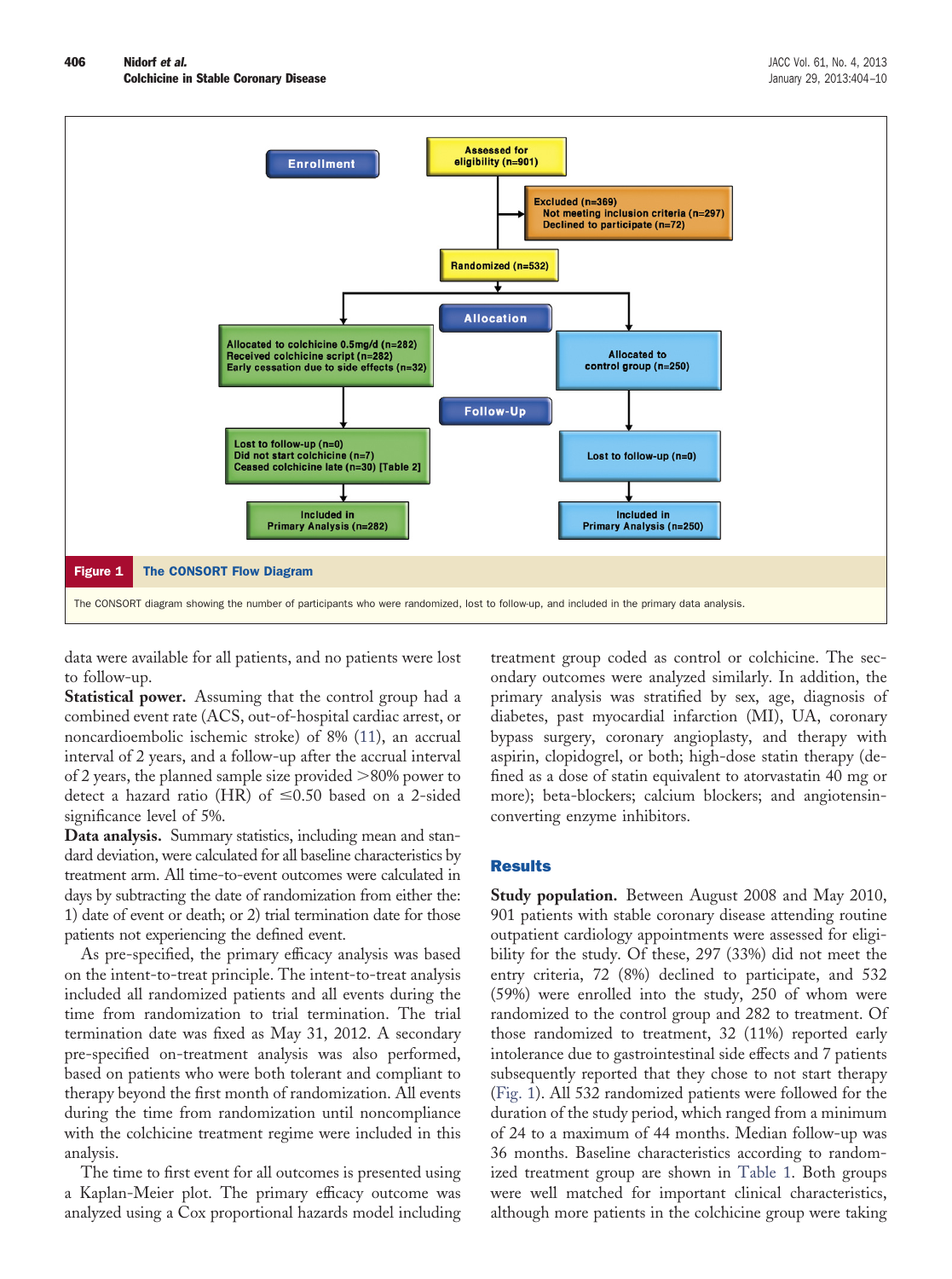<span id="page-3-0"></span>

| Table 1 | <b>Study Population</b> |
|---------|-------------------------|
|---------|-------------------------|

|                            | Control      | <b>Treatment</b> |
|----------------------------|--------------|------------------|
| Total                      | 250          | 282              |
| Mean age, yrs              | $67 \pm 9.2$ | $66 \pm 9.6$     |
| Male                       | 222(89)      | 251(89)          |
| <b>Diabetes</b>            | 69 (28)      | 92(33)           |
| Smoker                     | 14(6)        | 10(4)            |
| Past AMI or UA             | 61(24)       | 64(23)           |
| <b>CABG</b>                | 39(16)       | 62(22)           |
| <b>PTCA</b>                | 138 (55)     | 169 (60)         |
| Aspirin and/or clopidogrel | 235(94)      | 262(93)          |
| <b>DAPT</b>                | 24(10)       | 38(13)           |
| High-dose statin           | 235(94)      | 271 (96)         |
| Beta-blocker*              | 178 (71)     | 176 (62)         |
| Calcium channel blockert   | 25(10)       | 52(18)           |
| <b>ACE inhibitor</b>       | 150 (60)     | 155(55)          |

Values are n, mean  $\pm$  SD, or n (%). \*p < 0.05.  $\uparrow$ p < 0.01 for the comparison of the distribution between treatment and control.

 $ACE = anglotensin-converting enzyme; AMI = acute myocardial infarction; CABG = coronary$ artery bypass surgery;  $DAPT =$  dual antiplatelet therapy (aspirin and clopidogrel); PTCA = percutaneous coronary angioplasty;  $UA =$  unstable angina.

calcium channel blockers and fewer were on beta-blocker therapy. Almost all patients in each group were on antiplatelet therapy and high-dose statin therapy.

**Late discontinuations.** Thirty patients ceased colchicine therapy after a mean period of 2.36 years. Therapy was ceased due to an unrelated intercurrent illness in 11 patients, by choice in 5, and for a variety of possible drug-related effects in 14 patients (4.9%) as described in [Table 2.](#page-3-1)

**Outcomes.** A primary outcome occurred in 55 of 532 patients, including 15 of 282 patients (5.3%) assigned to colchicine treatment and 40 of 250 patients (16%) assigned to the control group (HR: 0.33; 95% confidence interval [CI] 0.18 to 0.59;  $p < 0.001$ ; number needed to treat: 11). A sensitivity analysis was performed for the primary outcome and adjusted for the usage of calcium channel blockers and beta-blocker therapy. These results were consistent with the primary analysis.

The time to first clinical event in each group by treatment is shown in [Figure 2.](#page-3-2) The effect of colchicine on the primary outcome was evident early, and the benefits of colchicine

<span id="page-3-1"></span>

| Table 2                        | <b>Withdrawals From Therapy</b> |           |
|--------------------------------|---------------------------------|-----------|
| Early withdrawals<br>32(11)    |                                 |           |
| Late withdrawals*              |                                 | 30(11)    |
| Unrelated intercurrent illness |                                 | 11(3.9)   |
| <b>Patient choice</b>          | 5(1.8)                          |           |
| Perceived side effects         |                                 |           |
| Intestinal upset               |                                 | 7(2.5)    |
| <b>Myalgia</b>                 | 2(0.90)                         |           |
| <b>Myositis</b>                |                                 | 1 (< 0.5) |
| Rash                           |                                 | 1 (< 0.5) |
| Alopecia                       |                                 | 1 (< 0.5) |
| Itch                           | 1 (< 0.5)                       |           |
| <b>Peripheral neuritis</b>     | 1 (< 0.5)                       |           |

Values are n (%). \*Withdrawals after 30 days; average time to withdrawal was 2.36 years.



<span id="page-3-2"></span>continued to accrue throughout the follow-up period. Results of the primary analysis were consistent in all subgroups examined [\(Fig. 3\)](#page-3-3). There was no evidence of differential treatment effects based on any of the clinical or therapeutic variables.

|                                                                                 | Number of<br>patients |                                                                           | <b>HR (95% CI)</b>                                                                                                                                                                                                                           |
|---------------------------------------------------------------------------------|-----------------------|---------------------------------------------------------------------------|----------------------------------------------------------------------------------------------------------------------------------------------------------------------------------------------------------------------------------------------|
| Overall                                                                         | 532                   | ⊶                                                                         | $0.33$ [ $0.18$ , $0.59$ ]                                                                                                                                                                                                                   |
| Age $<65$                                                                       | 218                   |                                                                           | $0.45$ [ 0.18, 1.12 ]                                                                                                                                                                                                                        |
| Age 65+                                                                         | 314                   |                                                                           | $0.26$ [ $0.12$ , $0.58$ ]                                                                                                                                                                                                                   |
| <b>Diabetic</b>                                                                 | 161                   |                                                                           | $0.26$ [ $0.08$ , $0.82$ ]                                                                                                                                                                                                                   |
| Non diabetic                                                                    | 371                   | ⊢∎⊣                                                                       | $0.36$ [ 0.18, 0.72 ]                                                                                                                                                                                                                        |
| Past AMI/UA                                                                     | 125                   |                                                                           | $0.29$ [ $0.08$ , 1.07 ]                                                                                                                                                                                                                     |
| No past AMI/UA                                                                  | 407                   | ⊢∎⊣                                                                       | $0.33$ [ 0.17, 0.65 ]                                                                                                                                                                                                                        |
| <b>CABG</b>                                                                     | 101                   |                                                                           | $0.44$ [ $0.12$ , 1.56 ]                                                                                                                                                                                                                     |
| No CABG                                                                         | 430                   | $\overline{\phantom{a}}$                                                  | $0.30$ [ $0.15$ , $0.60$ ]                                                                                                                                                                                                                   |
| <b>PTCA</b>                                                                     | 307                   | $\overline{\phantom{a}}$                                                  | $0.36$ [ $0.17$ , $0.80$ ]                                                                                                                                                                                                                   |
| No PTCA                                                                         | 225                   |                                                                           | $0.29$ [ $0.12$ , $0.72$ ]                                                                                                                                                                                                                   |
| <b>DAPT</b>                                                                     | 62                    |                                                                           | $0.28$ [ $0.07$ , 1.12 ]                                                                                                                                                                                                                     |
| No DAPT                                                                         | 470                   | ⊢∎⊣                                                                       | $0.33$ [ $0.17$ , $0.63$ ]                                                                                                                                                                                                                   |
| BB                                                                              | 354                   | -                                                                         | $0.41$ [ $0.20$ , $0.82$ ]                                                                                                                                                                                                                   |
| No BB                                                                           | 178                   |                                                                           | $0.20$ [ $0.07$ , $0.61$ ]                                                                                                                                                                                                                   |
| <b>ACE</b>                                                                      | 305                   |                                                                           | $0.24$ [ 0.10, 0.55 ]                                                                                                                                                                                                                        |
| No ACE                                                                          | 227                   | $-$                                                                       | $0.49$ [ $0.20$ , 1.19 ]                                                                                                                                                                                                                     |
|                                                                                 |                       | Г                                                                         |                                                                                                                                                                                                                                              |
|                                                                                 |                       | 0.03<br>0.32<br>2.94                                                      |                                                                                                                                                                                                                                              |
|                                                                                 |                       | Hazard Ratio (log scale)                                                  |                                                                                                                                                                                                                                              |
| <b>Figure 3</b>                                                                 | <b>Forest Plot</b>    |                                                                           |                                                                                                                                                                                                                                              |
| antiplatelet therapy; $PTCA =$ percutaneous coronary angioplasty; $UA =$ unsta- |                       | tion; BB = beta-blocker; CABG = coronary artery bypass graft; DAPT = dual | The hazard ratios and 95% CI of the primary outcome in subgroups defined by<br>patient demographics, past medical history, and concomitant treatments.<br>$ACE = angiotensin-converting enzyme inhibitor$ ; $AMI = acute myocardial infarc-$ |

<span id="page-3-3"></span>ble angina; other abbreviations as in [Figure 2.](#page-3-2)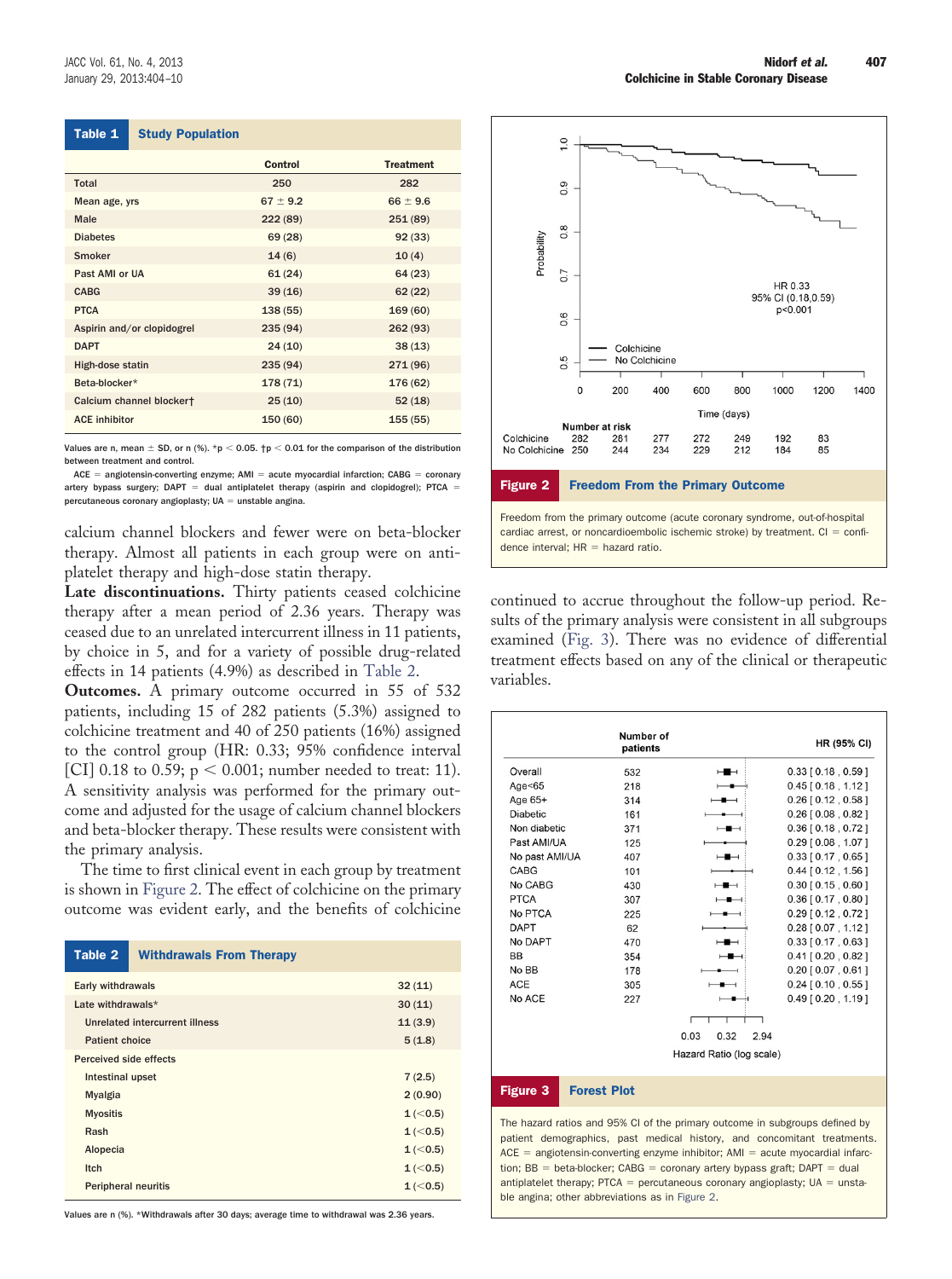## <span id="page-4-0"></span>Primary Outcome and Its Components Table 3 Primary Outcome and Its Components

|                               | Control ( $n = 250$ ) | Treatment ( $n = 282$ ) | <b>HR (95% CI)</b>  | p Value   |
|-------------------------------|-----------------------|-------------------------|---------------------|-----------|
| <b>Primary outcome</b>        | 40(16)                | 15(5.3)                 | $0.33(0.18 - 0.59)$ | < 0.001   |
| Components of primary outcome |                       |                         |                     |           |
| Acute coronary syndrome       | 34(13.6)              | 13(4.6)                 | $0.33(0.18 - 0.63)$ | < 0.001   |
| <b>OOH</b> cardiac arrest     | 2(0.8)                | $1(0.35)$ *             | $0.47(0.04 - 5.15)$ | 0.534     |
| Noncardioembolic stroke       | 4(1.6)                | 1(0.35)                 | $0.23(0.03 - 2.03)$ | 0.184     |
| <b>Components of ACS</b>      |                       |                         |                     |           |
| Stent-related                 | 4(1.6)                | 4(1.4)                  |                     | <b>NS</b> |
| Nonstent-related              | 30(12)                | 9(3.2)                  | $0.26(0.12 - 0.55)$ | < 0.001   |
| <b>Nonstent-related AMI</b>   | 14(5.6)               | 4(1.6)                  | $0.25(0.08 - 0.76)$ | 0.014     |
| Nonstent-related UA           | 16(12)                | 5(2.4)                  | $0.27(0.10 - 0.75)$ | 0.011     |
|                               |                       |                         |                     |           |

Values are n (%). \*Nonfatal.

 $ACS = acute$  coronary syndrome;  $NS =$  nonsignificant; OOH  $=$  out of hospital; other abbreviations as in [Table 1.](#page-3-0)

The reduction in the primary outcome was largely driven by the reduction in the number of patients presenting with ACS (13 of 282 [4.6%] vs. 34 of 250 [13.4%]; HR: 0.33; 95% CI: 0.18 to 0.63;  $p < 0.001$ ). Out-of-hospital cardiac arrest and noncardioembolic ischemic stroke were infrequent, but their numbers were also reduced in the treatment group [\(Table 3\)](#page-4-0).

Of the 47 patients who presented with ACS, the event was stent related in 8 (17%; 2 in each group had evidence of acute stent thrombosis, and 2 in each group had evidence of significant in-stent stenosis). Further analysis confirmed that patients randomized to treatment were less likely to present with ACS unrelated to stent disease (9 of 282 [3.2%] vs. 30 of 250 [12%]; HR: 0.26; 95% CI: 0.12 to 0.55;  $p < 0.001$ ), be it associated with AMI (4 of 282 [1.4%] vs. 14 of 250 [5.6%]; HR: 0.25; 95% CI: 0.08 to 0.76; p 0.014) or UA (5 of 282 [1.8%] vs. 16 of 250 [6.4%]; HR: 0.27; 95% CI: 0.10 to 0.75;  $p = 0.011$ ) [\(Fig. 4,](#page-5-0) [Table 3\)](#page-4-0).

Of 39 patients randomized to treatment who did not receive therapy beyond the first month because of early intolerance or noncompliance, 4 (10%) presented with ACS due to acute stent thrombosis ( $n = 1$ ) and UA ( $n = 3$ ). Patients who were both compliant and tolerant to therapy beyond the first month of randomization had significantly fewer events than the control patients (11 of 243 [4.5%] vs. 40 of 250 [16%]; HR: 0.29; 95% CI: 0.15 to 0.56;  $p <$ 0.001). The results of all on-treatment analyses were consistent with those based on intent-to-treat analyses [\(Table 4\)](#page-5-1).

Ten patients in the control group died compared with 4 patients in the colchicine group. Of the 10 control patients, 5 died of presumed cardiac cause, 2 following an out-ofhospital cardiac arrest, 2 from cardiogenic shock following AMI, and 1 following bypass surgery. All 4 patients in the colchicine group died of noncardiac causes.

#### **Discussion**

The LoDoCo trial demonstrated that the addition of colchicine 0.5 mg/day to standard therapy in patients with stable coronary disease significantly reduced the risk of a cardiovascular event, including ACS, out-of-hospital cardiac arrest, and noncardioembolic ischemic stroke. The benefits of colchicine were achieved on a background of widespread use of effective secondary prevention strategies, including high-dose statins, as evidenced by the low event rate in the control group [\(11\)](#page-6-8). The effect of adding colchicine became evident early, continued to accrue over time, and was largely driven by a reduction in ACS unrelated to stent disease.

These results are important because they suggest that colchicine, in contrast to its apparent lack of effect in the prevention of stent-related disease [\(7\)](#page-6-4), may have a role in the prevention of cardiovascular events caused by instability of native atherosclerotic plaques in patients with stable coronary disease, possibly by inhibiting an inflammatory pathway that has been indentified in unstable native coronary plaques [\(3\)](#page-6-1).

The presence of activated neutrophils in the plaques of patients with unstable coronary syndromes [\(3\)](#page-6-1) suggested that they may play a key role in the transformation of a stable, to an unstable plaque. Although the mechanism of benefit of colchicine was not the subject of this study, the drug is known to have protean effects that may be responsible for the improved clinical outcome of patients observed in this study, the best documented of which is the inhibition of neutrophil chemotaxis, ingress, and activation within a proinflammatory environment [\(12\)](#page-6-9) such as may exist in an unstable plaque.

Indirect support for a beneficial effect of colchicine on cardiovascular disease comes from retrospective observations that continuous use of colchicine was associated with a lower than expected risk of AMI in patients with FMF [\(13\)](#page-6-10) and gout [\(14\)](#page-6-11), and the demonstration that low-dose colchicine can reduce levels of high-sensitivity C-reactive protein in patients with stable coronary disease [\(15\)](#page-6-12).

Although most physicians are familiar with the shortterm use of colchicine from its widespread use in gout and pericarditis [\(16\)](#page-6-13), few will have prescribed it continuously to their patients. However, the long-term use of colchicine, at doses of 1 to 2 mg/day, has been well documented to be safe and reasonably well tolerated in patients with FMF [\(17\)](#page-6-14).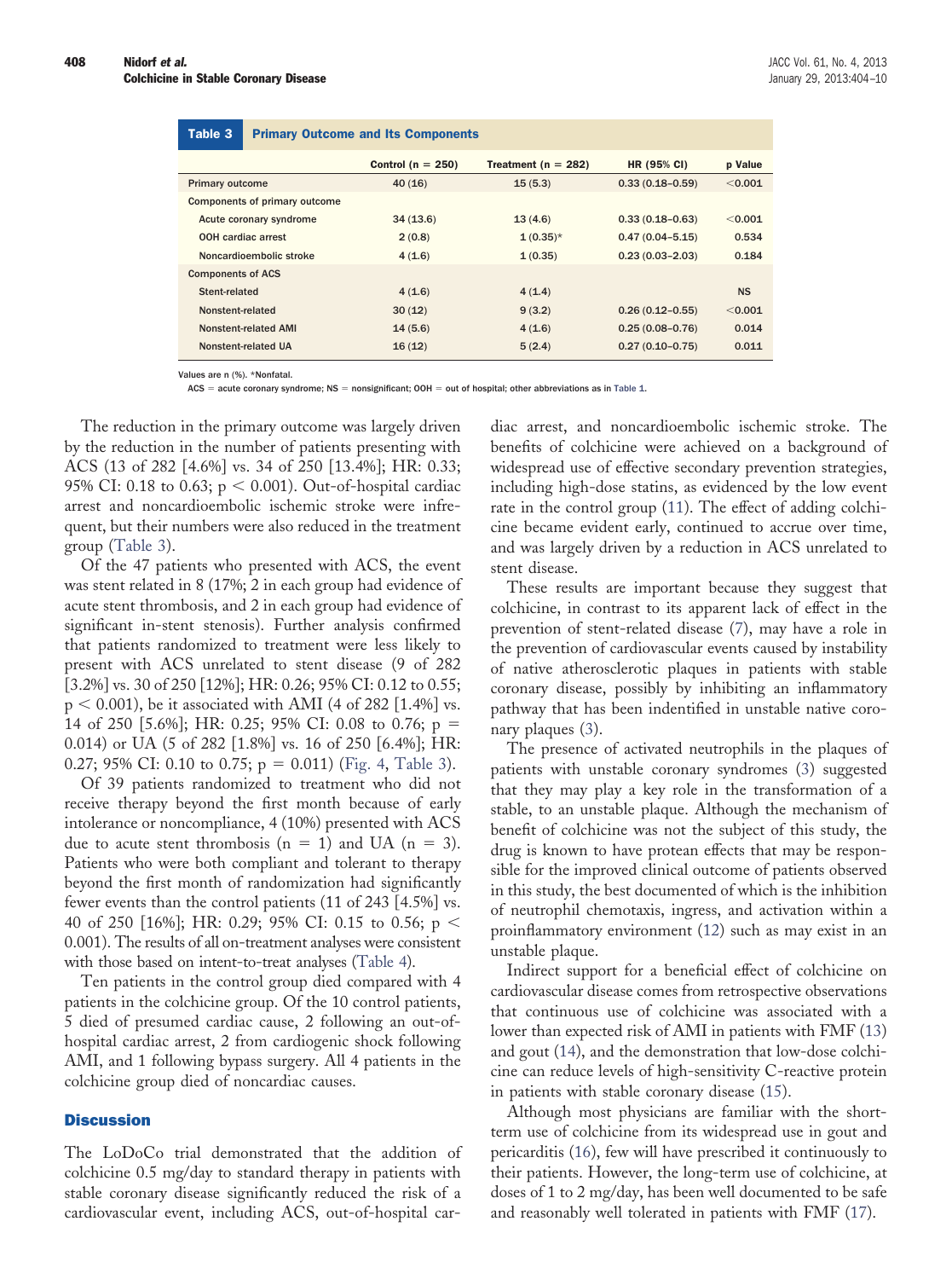

<span id="page-5-0"></span>In this study, despite use of the lowest available dose of colchicine, 11% of patients withdrew from therapy early due to intestinal intolerance, and a further 5% ceased therapy late due to a range of possible side effects, indicating that widespread use of the drug may be limited by its side effects. In this regard, it is important to appreciate that combining colchicine with statin therapy has been reported to increase the risk of myalgia and rarely acute rhabdomyolysis in

<span id="page-5-1"></span>

| Table 4                   | <b>Primary Outcome and Its Components (On-Treatment Analysis)</b> |                       |                         |                     |                |
|---------------------------|-------------------------------------------------------------------|-----------------------|-------------------------|---------------------|----------------|
|                           |                                                                   | Control ( $n = 250$ ) | Treatment ( $n = 243$ ) | <b>HR (95% CI)</b>  | <b>p</b> Value |
| <b>Primary outcome</b>    |                                                                   | 40(16)                | 11(5.3)                 | $0.29(0.15 - 0.56)$ | < 0.001        |
|                           | Components of primary outcome                                     |                       |                         |                     |                |
| Acute coronary syndrome   |                                                                   | 34(13.6)              | 9(4.6)                  | $0.28(0.13 - 0.58)$ | < 0.001        |
| <b>OOH</b> cardiac arrest |                                                                   | 2(0.8)                | $1(0.35)$ *             | $0.55(0.05 - 6.03)$ | 0.622          |
| Noncardioembolic stroke   |                                                                   | 4(1.6)                | 1(0.35)                 | $0.27(0.03 - 2.42)$ | 0.242          |
| <b>Components of ACS</b>  |                                                                   |                       |                         |                     |                |
| Stent-related             |                                                                   | 4(1.6)                | 3(1.4)                  |                     | <b>NS</b>      |
| Nonstent-related          |                                                                   | 30(12)                | 6(3.2)                  | $0.21(0.09 - 0.50)$ | < 0.001        |
| Nonstent-related AMI      |                                                                   | 14(5.6)               | 4(1.6)                  | $0.30(0.10 - 0.91)$ | 0.033          |
| Nonstent-related UA       |                                                                   | 16(12)                | 2(2.4)                  | $0.13(0.03 - 0.57)$ | 0.007          |

Values are n (%). \*Nonfatal.

Abbreviations as in [Tables 1](#page-3-0) and [3.](#page-4-0)